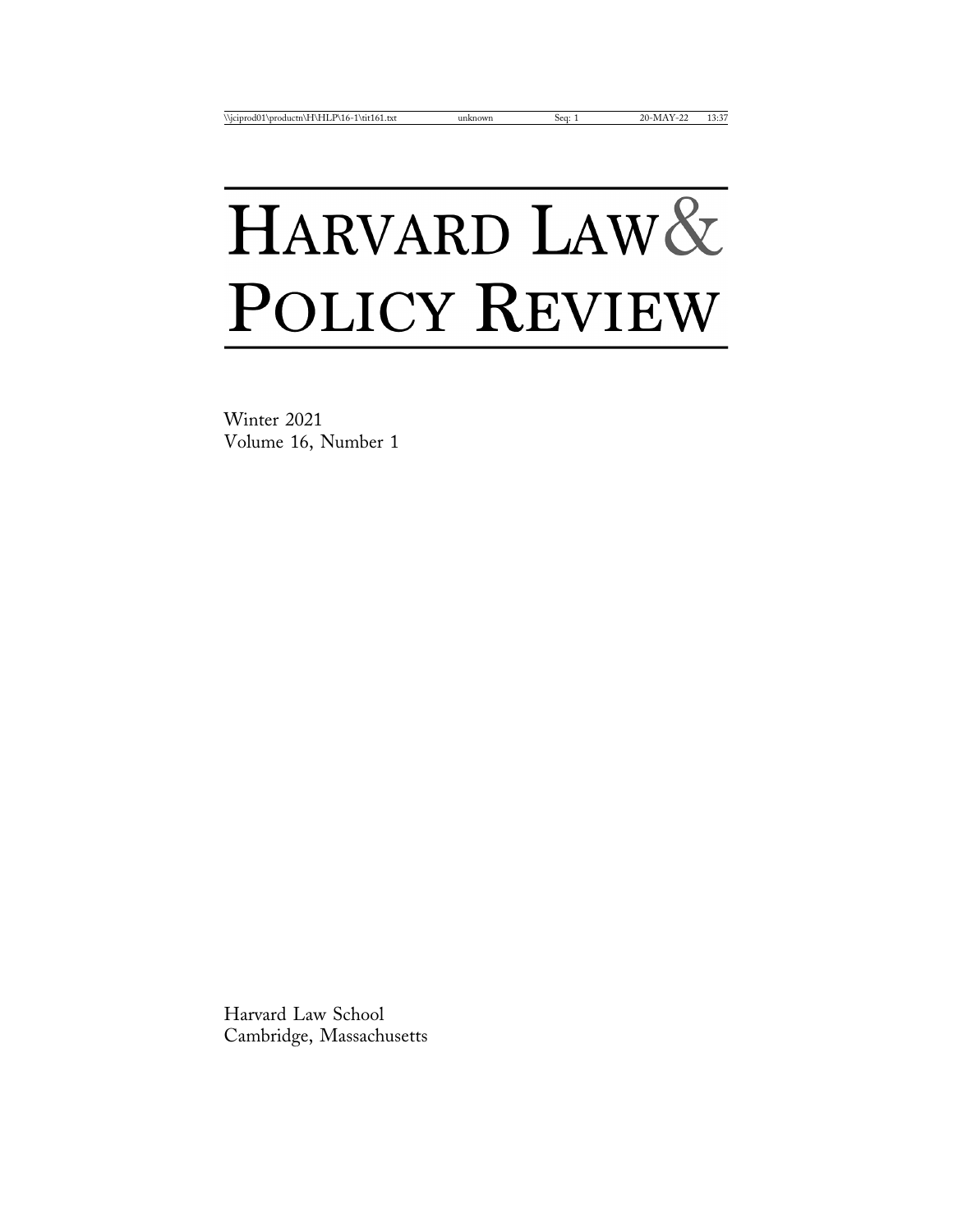**Harvard Law & Policy Review** HLS Student Journals Office 1585 Massachusetts Avenue Cambridge, MA 02138 (617) 495-3694 hlpr@mail.law.harvard.edu www.harvardlpr.com ISSN 1935-2077

The *Harvard Law & Policy Review (HLPR)* is published twice annually by Harvard Law students and serves as the official journal of the American Constitution Society for Law and Policy (ACS). ACS provides financial support for the publication of *HLPR*. ACS takes no position on particular legal or policy initiatives. All expressions of opinion in *HLPR* are those of the author or authors and do not reflect the views of *HLPR*, Harvard Law School, or ACS.

**Submissions:** The editors invite submissions of unsolicited manuscripts and consider them on a rolling basis. Manuscripts should be typed and double-spaced, and citations should conform to *The Bluebook: A Uniform System of Citation* (20th ed. 2015) in Microsoft Word format. Submissions should range in length from 6,000 to 12,000 words, with footnotes. Student submissions should be under 10,000 words. Submissions can be sent to *HLPR* via Scholastica or by e-mail at hlpr@mail.law. harvard.edu.

**Back Issues:** Back issues may be ordered directly from William S. Hein & Co., Inc., 2350 N. Forest Rd., Getzville, NY 14068. Orders may also be placed by calling Hein at (800) 828-7571, via fax at (716) 883-8100, or email to order@wshein.com. Back issues can also be found in electronic format for all your research needs on HeinOnline http://heinonline.org.

**Permission to Copy:** The articles in this issue may be reproduced and distributed, in whole or in part, by non-profit institutions for educational purposes including distribution to students, provided that the copies are distributed at or below cost and identify the author, the *Harvard Law & Policy Review*, the volume, the number of the first page, and the year of the article's publication. Requests from other individuals or organizations or to reproduce content for other purposes may be made through www.copyright.com.

**Subscriptions:** The *Harvard Law & Policy Review* (ISSN 1935-2077) is published twice each year, in the winter and summer. Non-student members of the American Constitution Society receive a free subscription as part of their membership. Information on joining ACS is available at http://www.acslaw.org/join. Domestic institutions and individuals who are not members of ACS may subscribe to *HLPR* for \$50 per year. Foreign institutions and individuals may subscribe to *HLPR* for \$62 per year. To subscribe, please send a check or money order made out to the American Constitution Society to the address listed at the top of this page. Please include with your payment a letter indicating the complete address to which subscriptions should be mailed. Domestic claims of non-receipt of issues should be made within 90 days of the month of publication; thereafter, the regular back issue rate will be charged for replacement. All notifications of changes to address should include old and new addresses, with ZIP codes. Please inform us in writing 60 days in advance to ensure prompt delivery.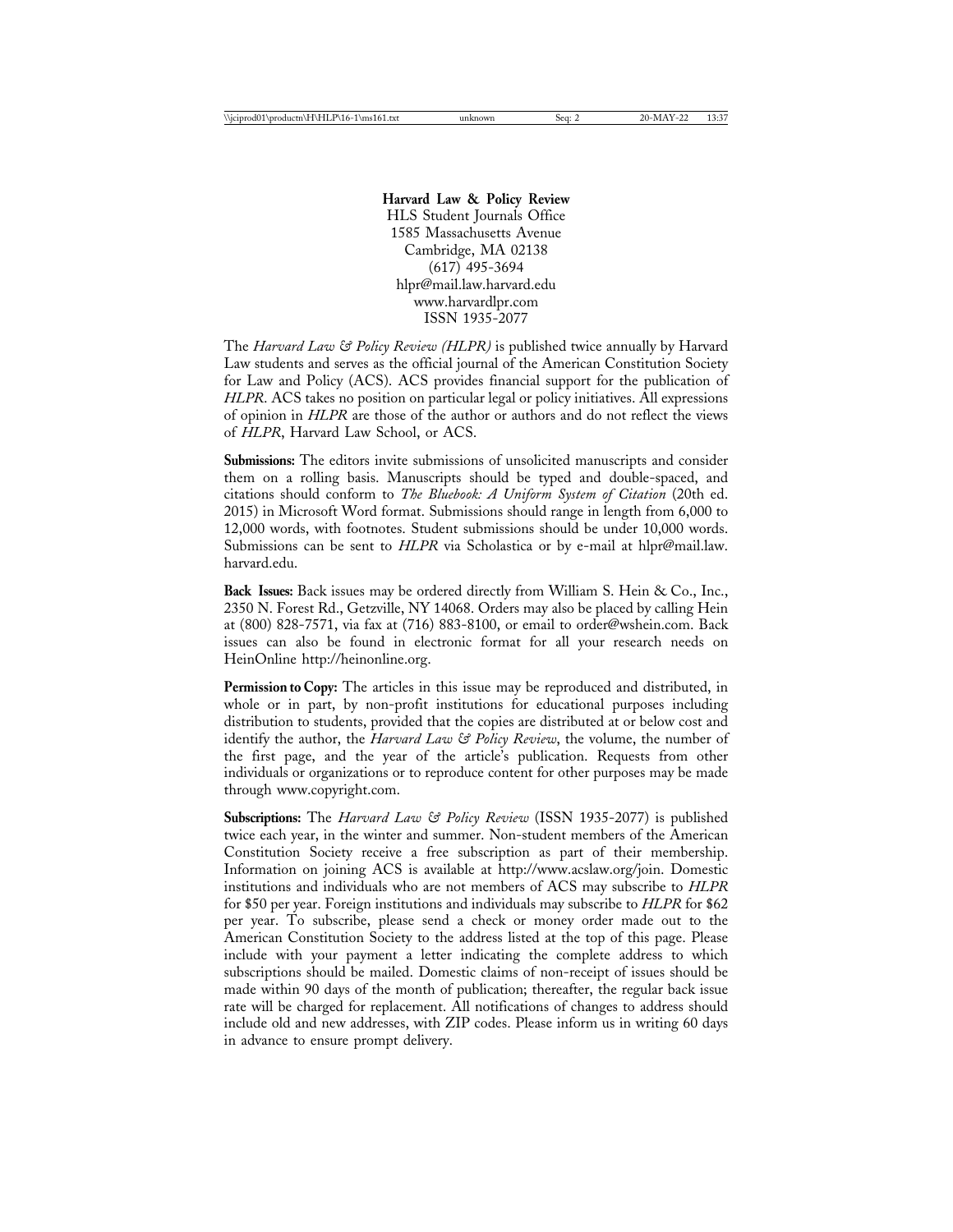## HARVARD LAW& POLICY REVIEW

### Volume 16, Number 1 Winter 2021

*Editors-in-Chief*

Max Lupin Alex Tobin

Noah Grolnick

*Executive Managing Editors* Lindsay Laird John Graham

*Executive Article Editors Executive Technical Editor*

*Executive Online Editor Executive Policy Editor* Catherine Walker-Jack

Brendan Hopkins<br>Josh Jordan Jessica Nelson Emma Scott Kyle Skinner

*Senior Article Editors* John Barna Sam Kurland Davy Perlman Justin Gillette Kat McKay<br>Alisha Gupta Reter Merritt

*Technical Editors Online Editors Policy Editors* Christina Coleburn<br>Carina McMillin Rosina Curren Carina McMillin Suzanne Donahue

*Editors* Drew Coleman Marc Heinrich Maura Smyles Sophie DeBode Geoffrey McGee Juliana Stone Ryan Donahue Lena Melillo Virginia Thomas Christine Smith Cathy Zhang

Elizabeth R. Walsh

Amber Feng Lorea Mendiguren Jason Golfinos Sarah Leadem

Peter Ernst Daniel Nathan Ash Tomaszewski Andie Forsee Chidera Onyeoziri Andrea Trespalacios Seran Gee Hunter Phelps Benjamin Waldman Gracie Griffith Elena Plenefisch Elizabeth R. Walsh Caroline Hansen Thomas Roberts Madeleine Wettach